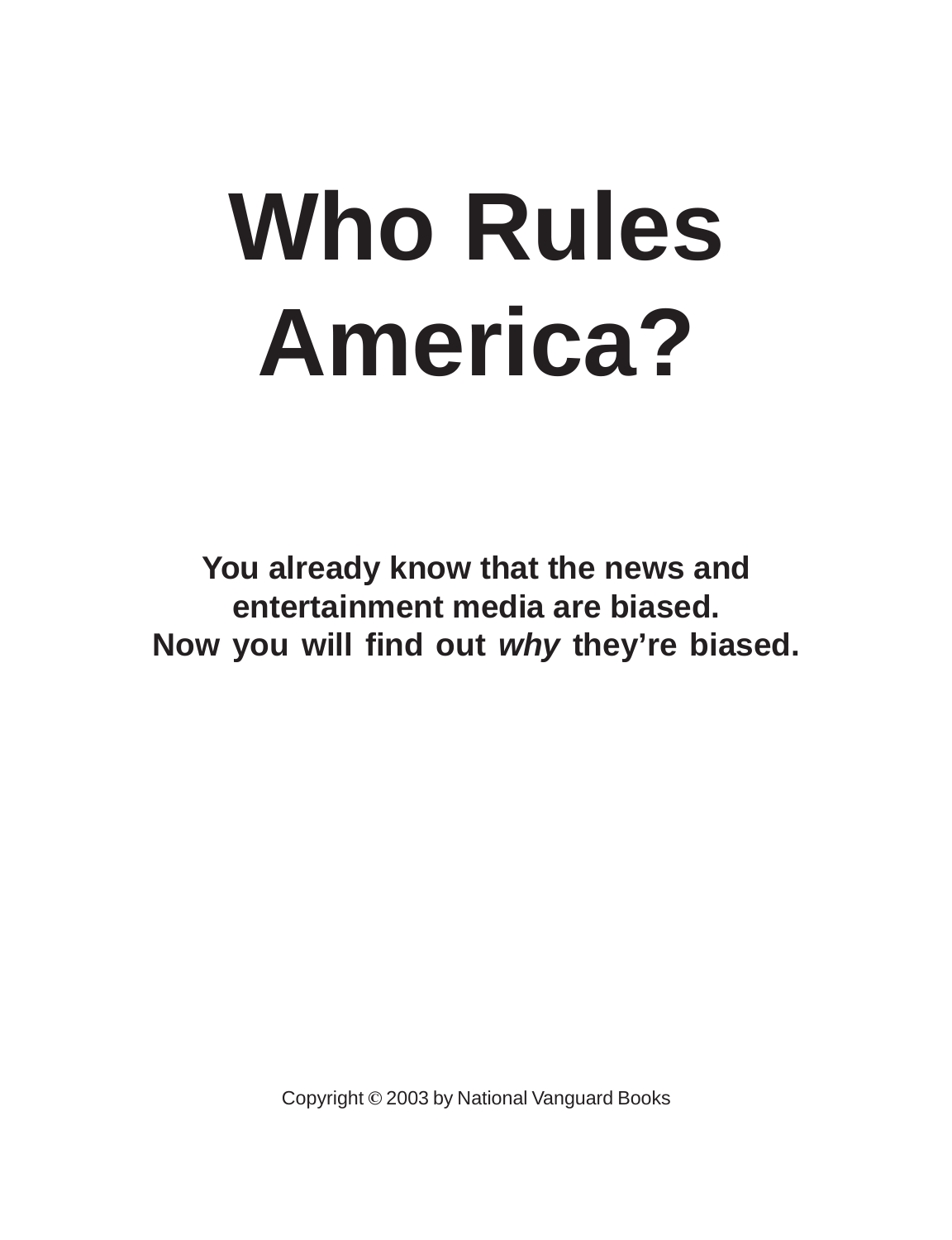### *The Alien Grip on Our News and Entertainment Media Must Be Broken*

## **Who Rules America?**

*by the research staff of National Vanguard Books*

There is no greater power in the world today than that wielded by the manipulators of public opinion in America. No king or pope of old, no conquering general or high priest ever disposed of a power even remotely approaching that of the few dozen men who control America's mass media of news and entertainment.

Their power is not distant and impersonal; it reaches into every home in America, and it works its will during nearly every waking hour. It is the power that shapes and molds the mind of virtually every citizen, young or old, rich or poor, simple or sophisticated.

The mass media form for us our image of the world and then tell us what to think about that image. Essentially everything we know—or *think* we know—about

events outside our own neighborhood or circle of acquaintances comes to us via our daily newspaper, our weekly news magazine, our radio, or our television.

It is not just the heavy-handed suppression of certain news stories from our newspapers or the blatant propagandizing of history-distorting TV "docudramas" that characterizes the opinion-manipulating techniques of the media masters. They exercise both subtlety and thoroughness in their management of the news and the entertainment that they present to us.

For example, the way in which the news is covered: which items are emphasized and which are played down; the reporter's choice of words, tone of voice, and facial expressions; the wording of headlines;

the choice of illustrations—all of these things subliminally and yet profoundly affect the way in which we interpret what we see or hear.

On top of this, of course, the columnists and editors remove any remaining doubt from our minds as to just what we are to think about it all. Employing carefully developed psychological techniques, they guide our thought and opinion so that we can be in tune with the "in" crowd, the "beautiful people," the "smart money." They let us know exactly what our attitudes should be toward various types of people and behavior by placing those people or that behavior in the context of a TV drama or situation comedy and having the other TV characters react in the Politically Correct way.

#### **Molding American Minds**

For example, a racially mixed couple will be respected, liked, and socially sought after by other characters, as will a "take charge" Black scholar or businessman, or a sensitive and talented homosexual, or a poor but honest and hardworking illegal alien from Mexico. On the other hand,

Media Boss Michael Eisner: Television, films

a White racist—that is, any racially conscious White person who looks askance at miscegenation or at the rapidly darkening racial situation in America—is portrayed, at best, as a despicable bigot who is reviled by the other characters, or, at worst, as a dangerous psychopath who is fascinated by firearms and is a menace to all law-abiding citizens. The White racist "gun nut," in fact, has become a familiar stereotype on TV shows.

The average American, of whose daily life TV-watching takes such an unhealthy portion, distinguishes between these fictional situations and reality only with difficulty, if at all. He responds to the televised actions, statements, and attitudes of TV actors much as he does to his own peers in real life. For all too many Americans the real

> world has been replaced by the false reality of the TV environment, and it is to this false reality that his urge to conform responds. Thus, when a TV scriptwriter expresses approval of some ideas and actions through the TV characters for whom he is writing, and disapproval of others, he exerts a powerful pressure on millions of viewers toward conformity with his own views.

> And as it is with TV entertainment, so it is also with the news, whether televised or printed. The insidious thing about this form of thought control is that even when we realize that entertainment or news is biased, the media masters still are able to manipulate most of us. This is because they not only slant what they present, but also they establish tacit boundaries and ground rules for the permissible spectrum of opinion.

As an example, consider the media treatment of Middle East news. Some editors or commentators are slavishly pro-Israel in their every utterance, while others seem nearly neutral. No one, however, dares suggest that the U.S. government is backing the wrong side in the Arab-Jewish conflict, or that 9-11 was a result of that support. Nor does anyone dare suggest that it served Jewish interests, rather than American interests, to send U.S. forces to cripple Iraq, Israel's principal rival in the Middle East. Thus, a spectrum of permissible opinion, from pro-Israel to nearly neutral, is established.

Another example is the media treatment of racial issues in the United States. Some commentators seem almost dispassionate in reporting news of racial strife, while others are emotionally partisan—with the partisanship always on the non-White side. All of the media spokesmen without exception, however, take the position that "multiculturalism" and racial mixing are here to stay and that they are good things.

Because there are differences in degree, however, most Americans fail to realize that they are being manipulated.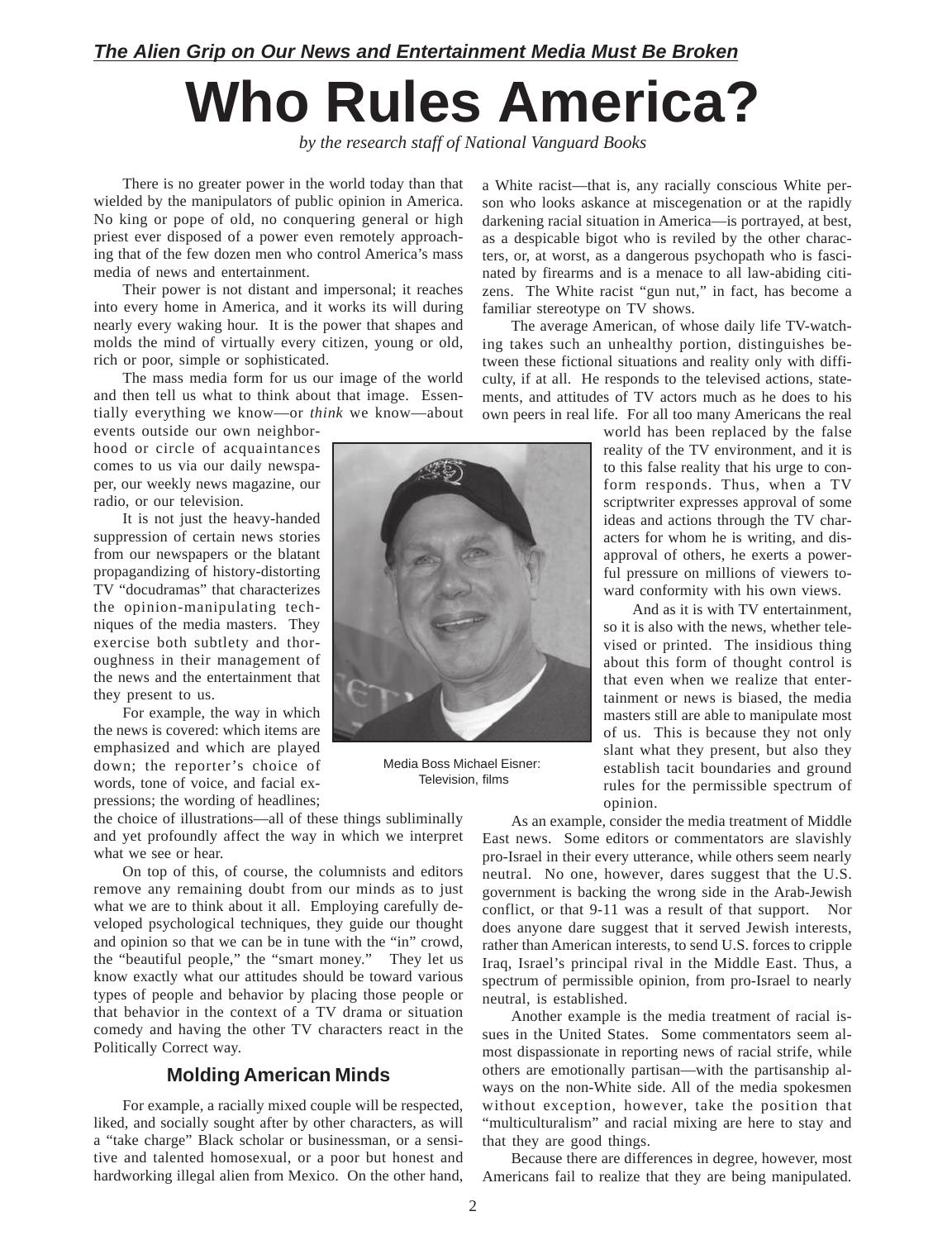Even the citizen who complains about "managed news" falls into the trap of thinking that because he is presented with an apparent spectrum of opinion he can escape the thought controllers' influence by believing the editor or commentator of his choice. It's a "heads I win, tails you lose" situation. Every point on the permissible spectrum of public opinion is acceptable to the media masters—and no impermissible fact or viewpoint is allowed any exposure at all, if they can prevent it.

 The control of the opinion-molding media is nearly monolithic. All of the controlled media—television, radio, newspapers, magazines, books, motion pictures—speak with a single voice, each reinforcing the other. Despite the appearance of variety, there is no real dissent, no alternative source of facts or ideas accessible to the great mass of people that might allow them to form opinions at odds with those of the media masters. They are presented with a single view of the world—a world in which every voice proclaims the equality of the races, the inerrant nature of the Jewish "Holocaust" tale, the wickedness of attempting to halt the flood of non-White aliens pouring across our borders, the danger of permitting citizens to keep and bear

arms, the moral equivalence of all sexual orientations, and the desirability of a "pluralistic," cosmopolitan society rather than a homogeneous, White one. It is a view of the world designed by the media masters to suit their own ends—and the pressure to conform to that view is overwhelming. People adapt their opinions to it, vote in accord with it, and shape their lives to fit it.

And who are these all-powerful masters of the media? As we shall see, to a very large extent they are Jews. It isn't simply a matter of the media being controlled by profit-hungry capitalists, some of whom hap-

pen to be Jews. If that were the case, the ethnicity of the media masters would reflect, at least approximately, the ratio of rich Gentiles to rich Jews. Despite a few prominent exceptions, the preponderance of Jews in the media is so overwhelming that we are obliged to assume that it is due to more than mere happenstance.

#### **Electronic News & Entertainment Media**

Continuing government deregulation of the telecommunications industry has resulted, not in the touted increase of competition, but rather in an accelerating wave of corporate mergers and acquisitions that have produced a handful of multi-billion-dollar media conglomerates. The largest of these conglomerates are rapidly growing even bigger by consuming their competition, almost tripling in size during the 1990s. Whenever you watch television, whether from a local broadcasting station or via cable or a satellite dish; whenever you see a feature film in a theater or at home; whenever you listen to the radio or to recorded music; whenever you read a newspaper, book, or magazine—it is very likely that the information or entertainment you receive was produced and/or distributed by one of these megamedia companies:

**AOL-Time Warner.** The largest media conglomerate today is AOL-Time Warner, created when America Online bought Time Warner for \$160 billion in 2000. The combined company had revenue of \$38.2 billion in 2001.

The merger brought together Steve Case, a Gentile, as chairman of AOL-Time Warner, and Gerald Levin, a Jew, as the CEO.

The third most powerful man at AOL-Time Warner, at least on paper, was Vice Chairman Ted Turner. Turner had traded his Turner Broadcasting System, which included CNN, to Time Warner in 1996 for a large block of Time Warner shares.

By April 2001 Levin had effectively fired Ted Turner, eliminating him from any real power. However, Turner remained a very large and outspoken shareholder and member of the board of directors.

Levin overplayed his hand, and in a May 2002 showdown, he was fired by the board of AOL-Time Warner. Ted Turner, who had lost \$7 billion of his \$9 billion due to Levin's mismanagement, finally got rid of Levin. However, Turner remains an outsider with no control over the inner workings of AOL-Time Warner.

Under pressure the Gentile Steve Case resigned in January 2003 to be effective May 2003. AOL-Time Warner's

> board replaced both Levin and Case with a Black, Richard Parsons.

Beneath Parsons the Jewish influence and power remains dominant.

AOL is the largest Internet service provider in America with 34 million subscribers. It is now being used as an online platform for the Jewish content from Time Warner. Ned Desmond was named executive editor of Time Inc. Interactive. His job is to transfer Time Warner's content to target specific segments of America Online's audience, especially women, children, and teens.

Time Warner was the second largest of the international media leviathans when it merged with AOL.

Time Warner's subsidiary HBO (18 million U.S. subscribers) is the nation's largest pay-TV cable network. HBO's "competitor" Cinemax is another of Time Warner's many cable ventures.

Until the purchase in May 1998 of PolyGram by Edgar Bronfman, Jr., Warner Music was America's largest record company, with 50 labels, the biggest of which is Warner Brothers Records. Warner Music was an early promoter of "gangsta rap." Through its involvement with Interscope Records (prior to Interscope's acquisition by MCA), it helped to popularize a genre whose graphic lyrics explicitly urge Blacks to commit acts of violence against Whites.

In addition to cable and music, Time Warner is heavily involved in the production of feature films (Warner Brothers Studio, Castle Rock Entertainment, and New Line Cinema).

Time Warner's publishing division is managed by its editor-in-chief, Norman Pearlstein, a Jew. He controls 50 magazines including *Time*, *Life*, *Sports Illustrated*, and *People*. Book publishing ventures include Time-Life Books, Book-of-the-Month Club, Little Brown, and many others.

**Disney.** The second-largest media conglomerate today, with 2002 revenues of \$25 billion, is the Walt Disney Company. Its chairman and CEO, Michael Eisner, is a Jew.



Media Boss Sumner Redstone: TV, films, books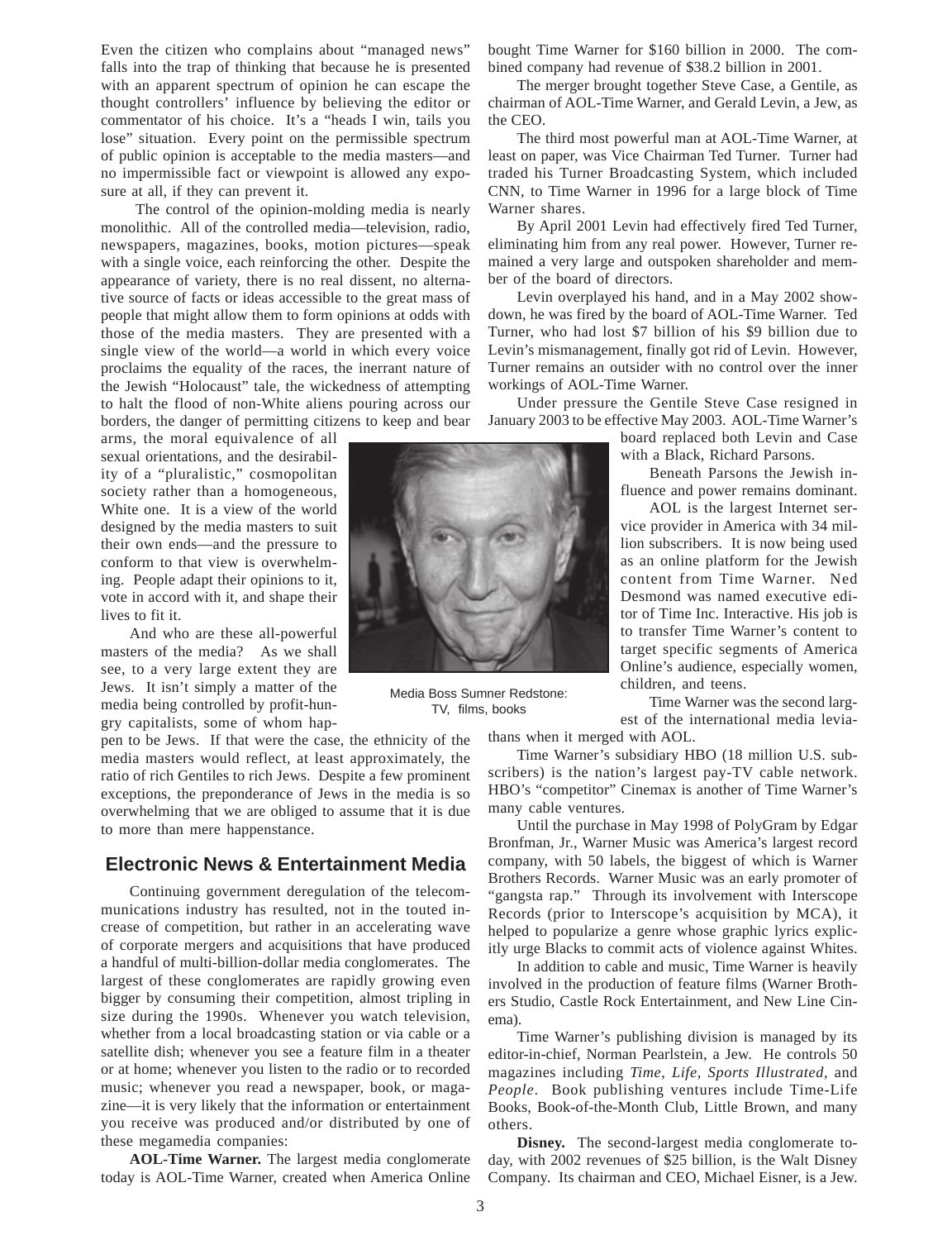The Disney empire, headed by a man described by one media analyst as a "control freak," includes several television production companies (Walt Disney Television, Touchstone Television, Buena Vista Television) and cable networks with more than 100 million subscribers altogether.

As for feature films, the Walt Disney Motion Pictures Group includes Walt Disney Pictures, Touchstone Pictures, Hollywood Pictures, and Caravan Pictures. Disney also owns Miramax Films, run by the Jewish Weinstein brothers, Bob and Harvey, who have produced such ultra-raunchy movies as *The Crying Game*, *Priest*, and *Kids.*

When the Disney Company was run by the Gentile Disney family prior to its takeover by Eisner in 1984, it epitomized wholesome, family entertainment. While it still holds the rights to *Snow White,* the company under Eisner has expanded into the production of a great deal of socalled "adult" material.

In August 1995, Eisner acquired Capital Cities/ABC, Inc., which in turn owns ten TV stations outright in such big markets as New York, Chicago, Philadelphia, Los Angeles, San Francisco, and Houston. In addition, in the United States it has 225 affiliated TV stations and over 3,400 affiliated radio stations.

ESPN, an ABC cable subsidiary, is headed by President and CEO George W. Bodenheimer, who is a Jew. The corporation also has a controlling share of Lifetime Television and A&E Television cable companies, with 67 million subscribers each. ABC Radio Network owns 26 AM and FM stations, again in major cities such as New York, Washington, and Los Angeles, and has over 4,500 affiliates.

Although primarily a telecommunications company, Capital Cities/ABC earns over \$1 billion in publishing. Besides these publishing concerns, Disney owns Walt Disney Company Book Publishing, Hyperion Books, and Miramax Books. It also owns six daily newspapers and publishes over 20 magazines.

On the Internet, Disney runs Buena Vista Internet Group, ABC Internet Group, ABC.com, ABCNEWS.com, Oscar.com, Mr. Showbiz, Disney Online, Disney's Daily Blast, Disney.com, Family.com, ESPN Internet Group, ESPN.sportzone.com, Soccernet.com, NFL.com, NBA.com, Infoseek (partial ownership), and Disney Interactive.

**Viacom.** Number three on the list, with 2001 revenues of just over \$23.2 billion, is Viacom, Inc., headed by Sumner Redstone (born Murray Rothstein). Melvin A. Karmazin is number two at Viacom and holds the positions of president and chief operating officer. Both of these Jews are very large shareholders of Viacom.

Viacom produces and distributes TV programs for the three largest networks and owns 34 television stations and 180 radio stations in its Infinity radio group. It produces feature films through Paramount Pictures, headed by Jewess Sherry Lansing (born Sherry Lee Heimann). Redstone acquired CBS following the December 1999 stockholders' votes at CBS and Viacom. CBS Television Network president and CEO is Les Moonves, a Jew.

Viacom also owns the Country Music Television and the Nashville Network cable channels and the largest outdoor advertising (billboards, etc.) entity in the U.S.

Viacom's publishing division includes Simon & Schuster, Scribner, The Free Press, Fireside, and Archway Paperbacks. It distributes videos through its over 4,000 Blockbuster stores. It is also involved in satellite broadcasting, theme parks, and video games.



Gerald Levin (left) and Ted Turner (Right)

When Ted Turner, the Gentile media maverick, made a bid to buy CBS in1985, there was panic in the media boardrooms across the country. Turner had made a fortune in advertising and then built a successful cable-TV news network, CNN, with over 70 million subscribers. Although Turner had never taken a stand contrary to Jewish interests, he was regarded by William Paley and the other Jews at CBS as uncontrollable: a loose cannon who might at some time in the future turn against them. Furthermore, Jewish newsman Daniel Schorr, who had worked for Turner, publicly charged that his former boss held a personal dislike for Jews.

To block Turner's bid, CBS executives invited billionaire Jewish theater, hotel, insurance, and cigarette magnate Laurence Tisch to launch a "friendly" takeover of CBS. From 1986 to 1995 Tisch was the chairman and CEO of CBS, removing any threat of non-Jewish influence there.

Subsequent efforts by Ted Turner to acquire CBS were obstructed by Levin's Time Warner, which owned nearly 20 percent of CBS stock and had veto power over major deals. When his fellow Jew Sumner Redstone offered to buy CBS for \$34.8 billion in 1999, Levin had no objections.

Thus, despite being an innovator and garnering headlines, Turner never commanded the "connections" necessary for being a media master. He finally decided if you can't lick 'em, join 'em, and he sold out to Levin's Time Warner. Ted Turner summed it up:

I've had an incredible life for the most part. I made a lot of smart moves, and I made a lot of money. Then something happened, and I merged with Time Warner, which looked like the right thing to do at the time. And it was good for shareholders.

But then I lost control. I thought I would have enough moral authority to have all the influence in the new company. If you go into business, be very careful with whom you merge. I thought I was buying Time Warner, but they were buying me. We had kind of a difference in viewpoint. Then they merged with AOL, and that was a complete disaster, at least so far. I have lost 85 percent of my wealth.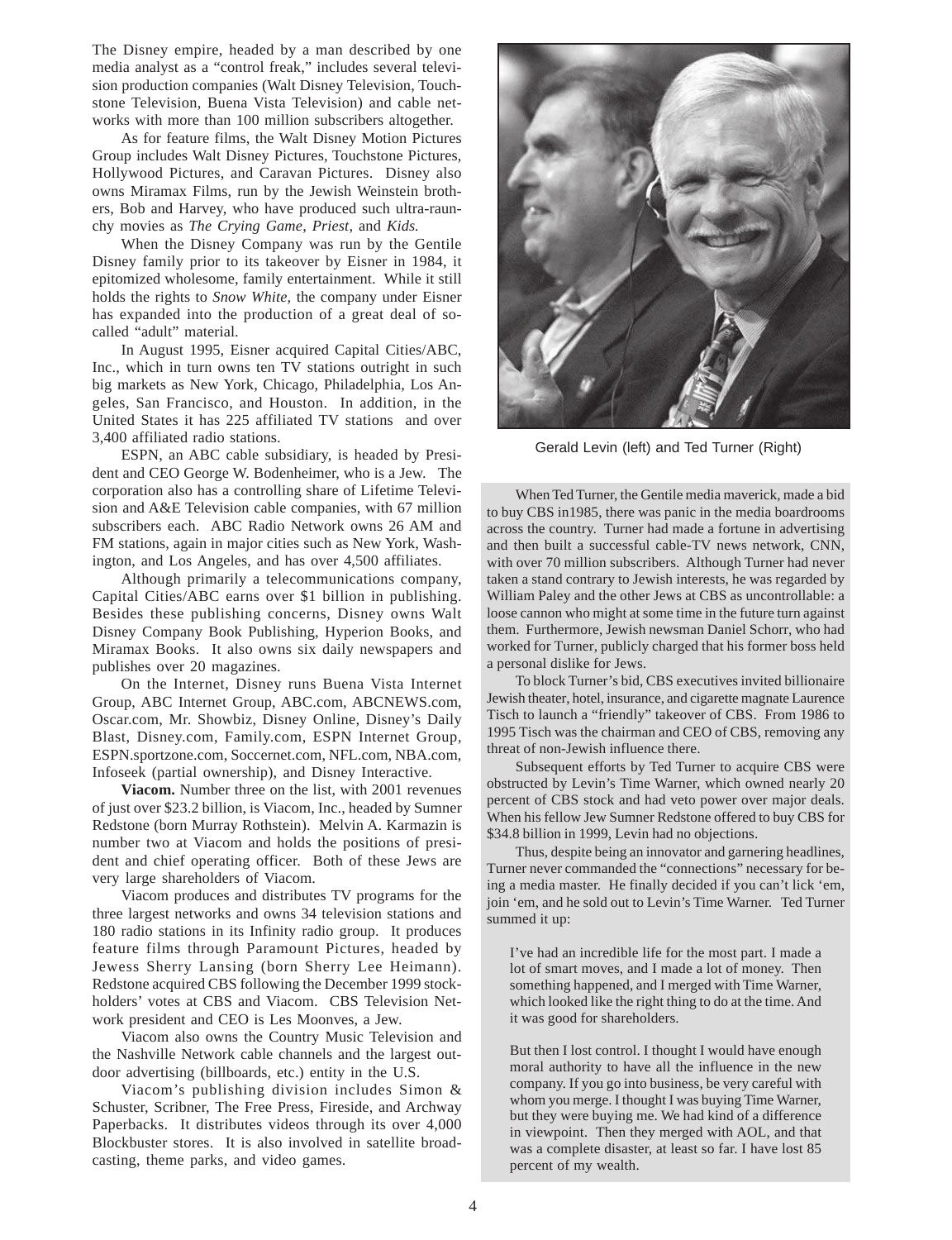Viacom's chief claim to fame, however, is as the world's largest provider of cable programming through its Showtime, MTV, Nickelodeon, Black Entertainment Television, and other networks. Since 1989 MTV and Nickelodeon have acquired larger and larger shares of the juvenile television audience.

MTV dominates the television market for viewers between the ages of 12 and 24, and is headed by a Jew named Mark Rosenthal. Redstone owns 76 per cent of the shares of Viacom. He offers Jackass as a teen role model and pumps MTV's racially mixed rock and rap videos into 210 million homes in 71 countries and is the dominant cultural influence on White teenagers around the world. MTV also makes race-mixing movies like *Save the Last Dance*.

Nickelodeon, with about 65 million subscribers, has by far the largest share of the four-to-11-year-old TV audi-

ence in America and is expanding rapidly into Europe. Most of its shows do not yet display the blatant degeneracy that is MTV's trademark, but Redstone is gradually nudging the fare presented to his kiddie viewers toward the same poison purveyed by MTV. Nickelodeon continues an eleven-year streak as the top cable network for children and younger teenagers.

**Vivendi Universal.** Another Jewish media mogul is Edgar Bronfman, Jr. He headed Seagram Company, Ltd., the liquor giant, until its recent merger with Vivendi. His father, Edgar Bronfman, Sr., is president of the World Jewish Congress. Seagram owned Universal Studios and Interscope Records, the foremost promoter of "gangsta rap." These companies now belong to Vivendi Universal.

Bronfman became the biggest man in the record business in May 1998 when he also acquired control of PolyGram, the European record giant, by paying \$10.6 billion to the Dutch electronics manufacturer Philips. With the revenue from PolyGram added to that from MCA and Universal, Bronfman became master of the fourth largest media empire, with annual revenues around \$12 billion. One especially unfortunate aspect of the PolyGram acquisition was that it gave Bronfman control of the world's largest producer of classical music CDs: PolyGram owns the Deutsche Grammophon, Decca-London, and Philips record companies.

In June 2000, the Bronfman family traded Seagram to Vivendi for stock in Vivendi, and Edgar, Jr. became Vice Chairman of Vivendi. Vivendi is a French utilities company, and was then led by Gentile Jean-Marie Messier.

Vivendi also acquired bisexual Jew Barry Diller's USA Networks in 2002. Vivendi combined the USA Network, Universal Studios, Universal Television, and theme parks into Vivendi Universal Entertainment (VUE). Diller is the chairman and CEO of VUE, which by itself has annual revenues of over \$6 billion. Ron Meyer, a Jew, is president and chief operating officer of Universal Studios.



Media Boss Melvin A. Karmazin, Viacom President, COO & Director. When a reporter asked then-CBS president Mel Karmazin why he wanted a merger with Sumner Restone's Viacom, he replied: "This is the deal I've wanted to make, I think, from the time I was bar-mitzvahed."

A board of directors faction led by Vivendi vice chairman Edgar Bronfman, Jr., forced Messier to resign in July 2002.

Jean-René Fourtou became the Chairman and CEO of Vivendi. Subsequently, to pay off its debts, Vivendi Universal began selling assets, beginning with Seagam's alcohol business, and also later selling some of its media holdings, including its Houghton-Mifflin publishing company.

Vivendi Universal is under criminal investigation in both the U.S. and France.

With two of the top four media conglomerates in the hands of Jews (Disney and Viacom), Diller running the U.S. operations of Vivendi, and with Jews filling a large proportion of the executive jobs in AOL-Time Warner, it is unlikely that such an overwhelming degree of control came

> about without a deliberate, concerted effort on the Jews' part.

**What about the other big media companies?** Rupert Murdoch's News Corporation owns Fox Television Network, 20th Century Fox Films, Fox 2000, and publisher Harper Collins. News Corp. is the fifth largest megamedia corporation in the nation, with 2001 revenues of approximately \$16 billion. It is the only other media company which comes even close to the top four. Murdoch is a Gentile, but the number two executive is Peter Chernin, who is president and chief operating officer and a Jew.

Under Chernin the four major operating divisions are each headed by a Jew: Sandy Gurshow runs Fox Television Entertainment Group; Mitchell Stern heads Fox Television Stations; Jane Friedman is chairman of Harper

Collins; and Thomas Rothman is chairman of 20th Century Fox Films and Fox 2000.

News Corporation also owns the *New York Post* and *TV Guide,* and both are published under Chernin's supervision.

Murdoch told *Newsweek* magazine (July 12, 1999) that he would probably elevate Chernin to CEO of News Corporation rather than allow the company to fall into the hands of his own Gentile children, none of whom are older than their late twenties. It would be hard to imagine a Jew giving a major media corporation to a Gentile underling when he has children waiting in the wings. For his part, Chernin was quite candid: *"I get to control movies seen all over the world. . . . What could be more fun?"*

Most of the television and movie production companies that are not owned by the large media corporations are also controlled by Jews.

For example, Spyglass, an "independent" film producer which has produced such films as *The Sixth Sense, The Insider*, and *Shanghai Noon,* is controlled by its Jewish founders Gary Barber and Roger Birnbaum. It makes movies exclusively for DeamWorks SKG.

The best known of the smaller media companies, DreamWorks SKG, is a strictly kosher affair. DreamWorks was formed in 1994 amid great media hype by recording industry mogul David Geffen, former Disney Pictures chair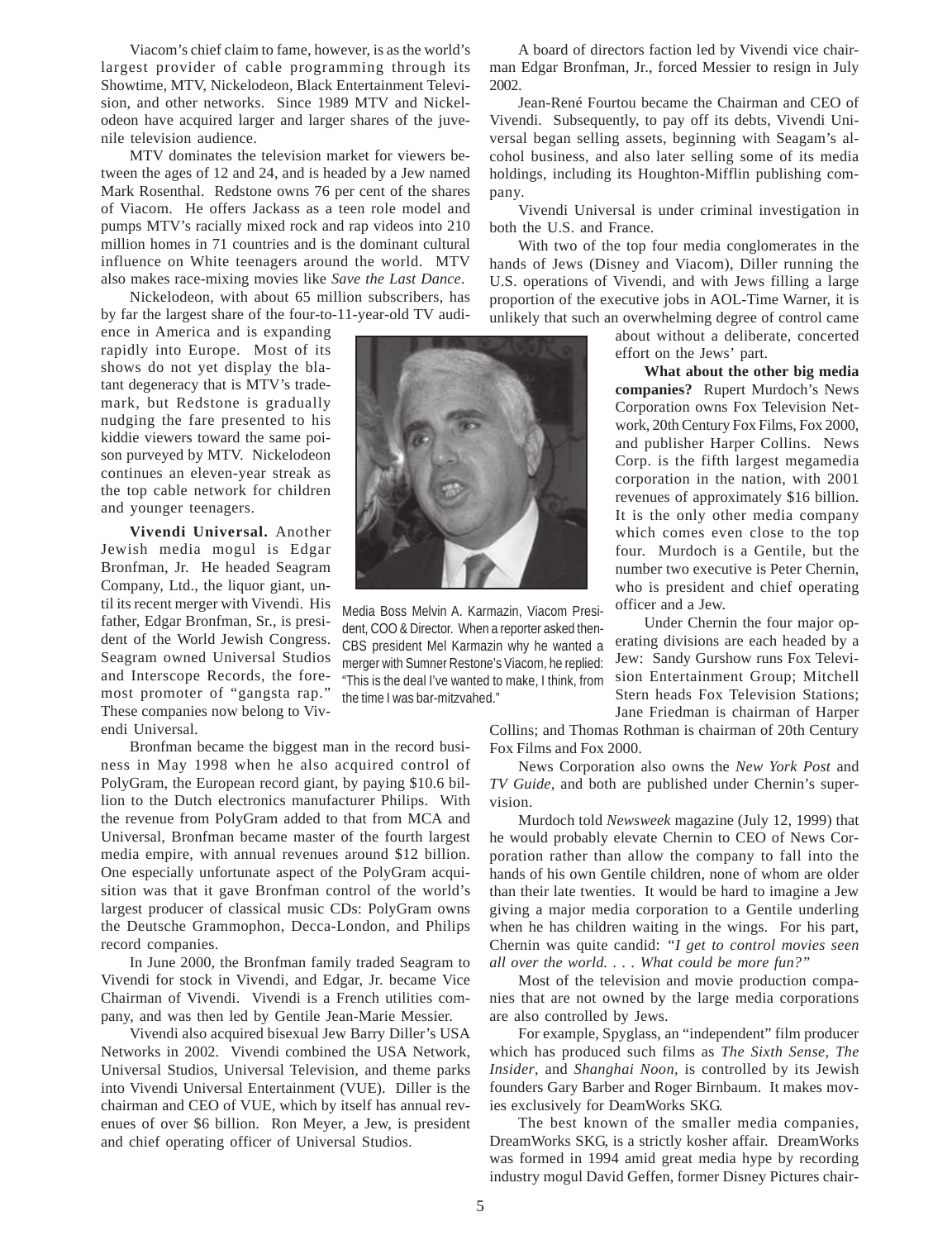man Jeffrey Katzenberg, and film director Steven Spielberg, all three of whom are Jews. The company produces movies, animated films, television programs, and recorded music. Considering the cash and connections that Geffen, Katzenberg, and Spielberg have, DreamWorks may soon be in the same league as the big four.

One major studio, Columbia Pictures, is owned by the Japanese firm Sony. Columbia pictures, whose chairman is Jewess Amy Pascal, has had major hits like *Spiderman*. Sony's music division, third largest in the nation, is headed by Andrew Lack, formerly president and CEO of NBC and a Jew.

The Jews have controlled most of the production and distribution of films since shortly after the inception of the movie industry in the early decades of the 20th century. When Walt Disney died in 1966, the last barrier to the total Jewish domination of Hollywood was gone, and Jews were able to grab ownership of the company that Walt built. Since then they have had everything their way in the movie industry.

Films produced by seven of the firms mentioned above

—Disney, Warner Brothers, Paramount (Viacom), Universal (Vivendi), 20<sup>th</sup> Century Fox (News Corp), DreamWorks, and Columbia (Sony)—accounted for 94% of the total box-office receipts for the year 2002.

The big three in television network broadcasting used to be ABC, CBS, and NBC. With the consolidation of the media empires, these three are no longer independent entities. While they were independent, however, each was controlled by a Jew since its inception: ABC by Leonard Goldenson; NBC first by David Sarnoff and then by his son Robert; and CBS first by William Paley and then by Laurence Tisch. Over several decades these networks were staffed from top

to bottom with Jews, and the essential Jewishness of network television did not change when the networks were absorbed by other Jewish dominated media corporations. The Jewish presence in television news remains particularly strong.

NBC provides a good example of this. Andrew Lack was president and CEO; in January 2003 he resigned to head Sony' music division; no replacement has been named. Neal Shapiro is president of NBC News. Jeff Zucker is NBC entertainment president. David M. Zaslav is president of NBC Cable. All of these men are Jews.

A similar preponderance of Jews exists in the news divisions of the other networks. Mel Karmazin is the Viacom executive that controls CBS. When he was president of CBS a reporter asked him why he wanted this merger. He replied, "This is the deal I've wanted to make, I think, from the time I was bar-mitzvahed." Under Karmazin is CBS Television Network President and CEO Les Moonves, a Jew. Moonves demonstrated his power in 2002 by replacing the entire staff of the new *CBS Early Show.* Al Ortiz (also a Jew) is senior vice president of CBS News, where he heads "Special Events" coverage.

At ABC, Paul Friedman has been promoted to executive vice president and managing editor for news cover-

VERSA

Media Boss Barry Diller: TV, films, theme parks

age. Paul Slavin takes Friedman's old job as executive producer of *ABC World News Tonight with Peter Jennings*. Victor Neufeld is executive producer of *20/20* and *Primetime*. Bernard Gershon is now senior vice president and general manager of ABCNEWS.com, the number one broadcast news website.

#### **The Print Media**

After television news, daily newspapers are the most influential information medium in America. Sixty million of them are sold (and presumably read) each day. These millions are divided among some 1,483 different publications. One might conclude that the sheer number of different newspapers across America would provide a safeguard against minority control and distortion. Alas, such is not the case. There is less independence, less competition, and much less representation of majority interests than a casual observer would think.

In 1945, four out of five American newspapers were independently owned and published by local people with close ties to their communities. Those days, however, are

gone. Most of the independent newspapers were bought out or driven out of business by the mid-1970s. Today most "local" newspapers are owned by a rather small number of large companies controlled by executives who live and work hundreds or even thousands of miles away. Today less than 20 percent of the country's 1,483 papers are independently owned; the rest belong to multi-newspaper chains. Only 104 of the total number have circulations of more than 100,000. Only a handful are large enough to maintain independent reporting staffs outside their own communities; the rest must depend on these few for all of their national and international news.

The Associated Press sells content to newspapers and other media. Its chairman is Donald Newhouse, a Jew, who is a principle in Advanced Publications. The AP's day-to-day activities are currently under the control of its Jewish managing editor, Michael Silverman, who directs news reporting and supervises the editorial departments. Silverman had directed the AP's national news as assistant managing editor since 1992. He was promoted to his current job in 2000. Jewess Ann Levin is now the AP's national news editor. Silverman and Levin are under Jonathan Wolman, also a Jew, who was promoted to senior vice president of The Associated Press in Nov 2002.

In only a few cities in America is there more than one daily newspaper. Much of the competition has disappeared through the monopolistic tactics of the Jewish Newhouse family's holding company, Advance Publications. Advance publications buys one of two competing newspapers, and then starts an advertising war by slashing advertising rates, which drives both papers to the edge of bankruptcy. Advance Publications then steps in and buys the competing newspaper. Often both papers continue: one as a morning paper and the other as an evening paper. Eventually, though, one of the papers is closed giving the Newhouse brothers the only daily newspaper in that city. For ex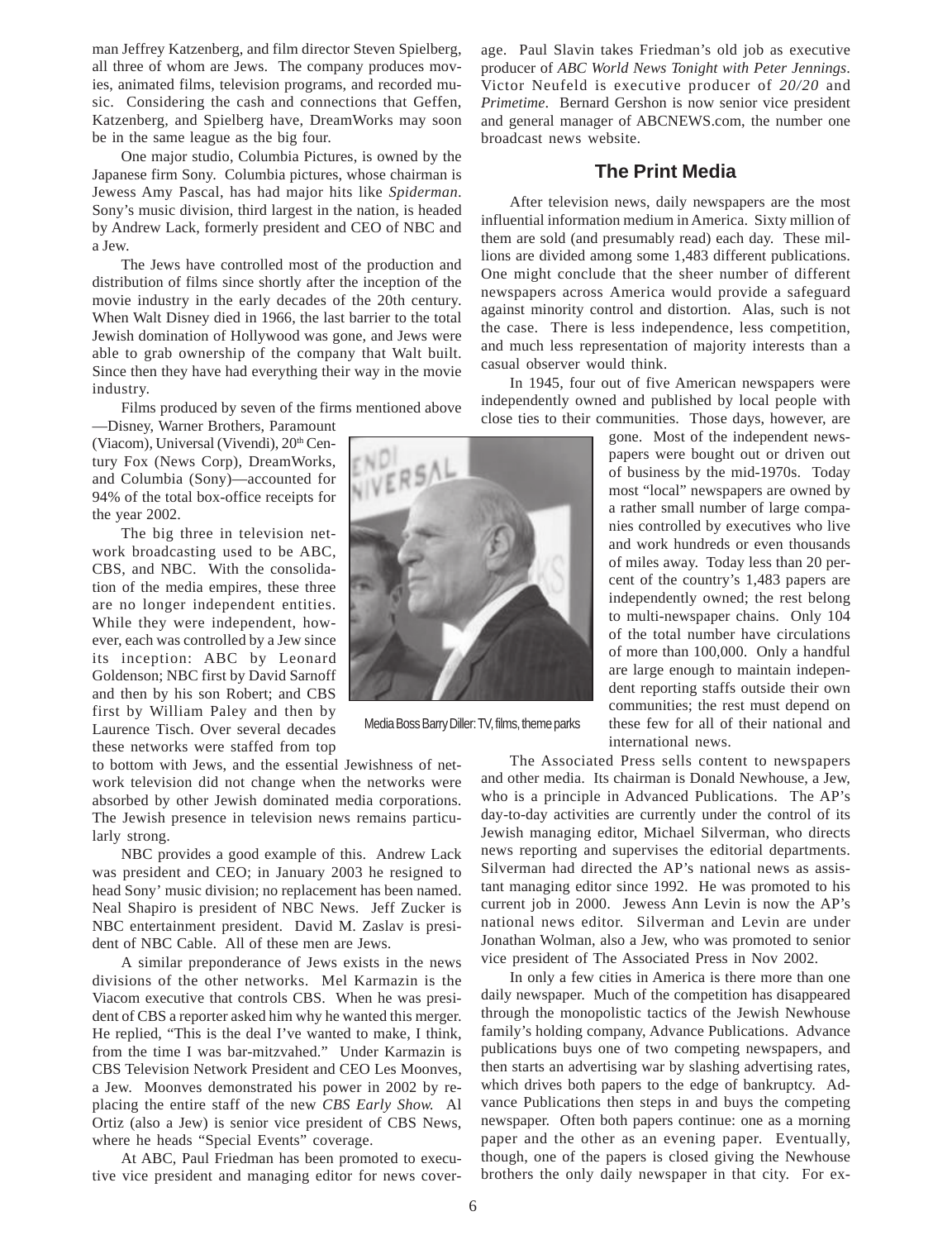ample, in 2001 the Newhouses closed the Syracuse *Herald-Journal* leaving their other Syracuse newspaper, the *Post-Journal,* with a monopoly.

The Newhouse media empire provides an example of more than the lack of real competition among America's daily newspapers: it also illustrates the insatiable appetite Jews have shown for all the organs of opinion control on which they could fasten their grip. The Newhouses own 30 daily newspapers, including several large and important ones, such as the Cleveland *Plain Dealer*, the Newark *Star-Ledger*, and the New Orleans *Times-Picayune*; Newhouse Broadcasting, consisting of 12 television broadcasting stations and 87 cable-TV systems, including some of the country's largest cable networks; the Sunday supplement *Parade*, with a circulation of more than 22 million copies per week; some two dozen major magazines, including *The New Yorker*, *Vogue*, *Mademoiselle*, *Glamour*, *Vanity Fair*, *Bride's*, *Gentlemen's Quarterly*, *Self*, *House &*

*Garden*, and all the other magazines of the wholly owned Conde Nast group.

This Jewish media empire was founded by the late Samuel Newhouse, an immigrant from Russia. When he died in 1979 at the age of 84, he bequeathed media holdings worth an estimated \$1.3 billion to his two sons, Samuel and Donald. With a number of further acquisitions, the net worth of Advance Publications has grown to more than \$8 billion today.

The gobbling up of so many newspapers by the Newhouse family was facilitated by newspapers' revenue structure. Newspapers to a large degree are not supported by their subscribers but by their advertisers. It is advertising revenue—not the small change collected from a newspaper's readers—that largely pays the editor's salary and yields the owner's profit. Whenever the large advertis-

ers in a city choose to favor one newspaper over another with their business, the favored newspaper will flourish while its competitor dies. Since the beginning of the last century, when Jewish mercantile power in America became a dominant economic force, there has been a steady rise in the number of American newspapers in Jewish hands, accompanied by a steady decline in the number of competing gentile newspapers—primarily as a result of selective advertising policies by Jewish merchants.

Furthermore, even those newspapers still under Gentile ownership and management are so thoroughly dependent upon Jewish advertising revenue that their editorial and news reporting policies are largely constrained by Jewish likes and dislikes. It holds true in the newspaper business as elsewhere that he who pays the piper calls the tune.

#### **Three Jewish Newspapers**

The suppression of competition and the establishment of local monopolies on the dissemination of news and opinion have characterized the rise of Jewish control over America's newspapers. The resulting ability of the

Media Boss Samuel Newhouse: Newspapers, magazines

Jews to use the press as an unopposed instrument of Jewish policy could hardly be better illustrated than by the examples of the nation's three most prestigious and influential newspapers: the *New York Times*, the *Wall Street Journal*, and the *Washington Post*. These three, dominating America's financial and political capitals, are the newspapers that set the trends and the guidelines for nearly all the others. They are the ones that decide what is news and what isn't at the national and international levels. They originate the news; the others merely copy it. And all three newspapers are in Jewish hands.

The *New York Times,* with a 2002 circulation of 1,194,000, is the unofficial social, fashion, entertainment, political, and cultural guide of the nation. It tells America's "smart set" which books to buy and which films to see; which opinions are in style at the moment; which politicians, educators, spiritual leaders, artists, and businessmen are the real comers. And for a few decades in the 19th

> century it was a genuinely American newspaper.

> The *New York Times* was founded in 1851 by two Gentiles, Henry J. Raymond and George Jones. After their deaths, it was purchased in 1896 from Jones's estate by a wealthy Jewish publisher, Adolph Ochs. His great-greatgrandson, Arthur Sulzberger, Jr., is the paper's current publisher and the chairman of the New York Times Co. Russell T. Lewis, also a Jew, is president and chief executive officer of The New York Times Company. Martin Nisenholtz, a Jew, runs their their massive Internet operations.

> The Sulzberger family also owns through the New York Times Co. 33 other newspapers, including the *Boston Globe*, purchased in June 1993 for \$1.1 billion; ten radio and TV broadcasting stations; and a cable-TV system. It also publishes the *International Herald Tribune,* the most widely distributed En-

glish-language daily in the world. The New York Times News Service transmits news stories, features, and photographs from the *New York Times* by wire to 506 other newspapers, news agencies, and magazines.

Of similar national importance is the *Washington Post*, which by establishing its "leaks" throughout government agencies in Washington, has an inside track on news involving the Federal government.

The *Washington Post*, like the *New York Times*, had a non-Jewish origin. It was established in 1877 by Stilson Hutchins, purchased from him in 1905 by John R. McLean, and later inherited by Edward B. McLean. In June 1933, however, at the height of the Great Depression, the newspaper was forced into bankruptcy. It was purchased at a bankruptcy auction by Eugene Meyer, a Jewish financier and former partner of the infamous Bernard Baruch, industry czar in America during the First World War. The *Washington Post* was run by Katherine Meyer Graham, Eugene Meyer's daughter, until her death in 2001. She was the principal stockholder and the board chairman of the Washington Post Company; and she appointed her son, Donald Graham, publisher of the paper in 1979. Donald became